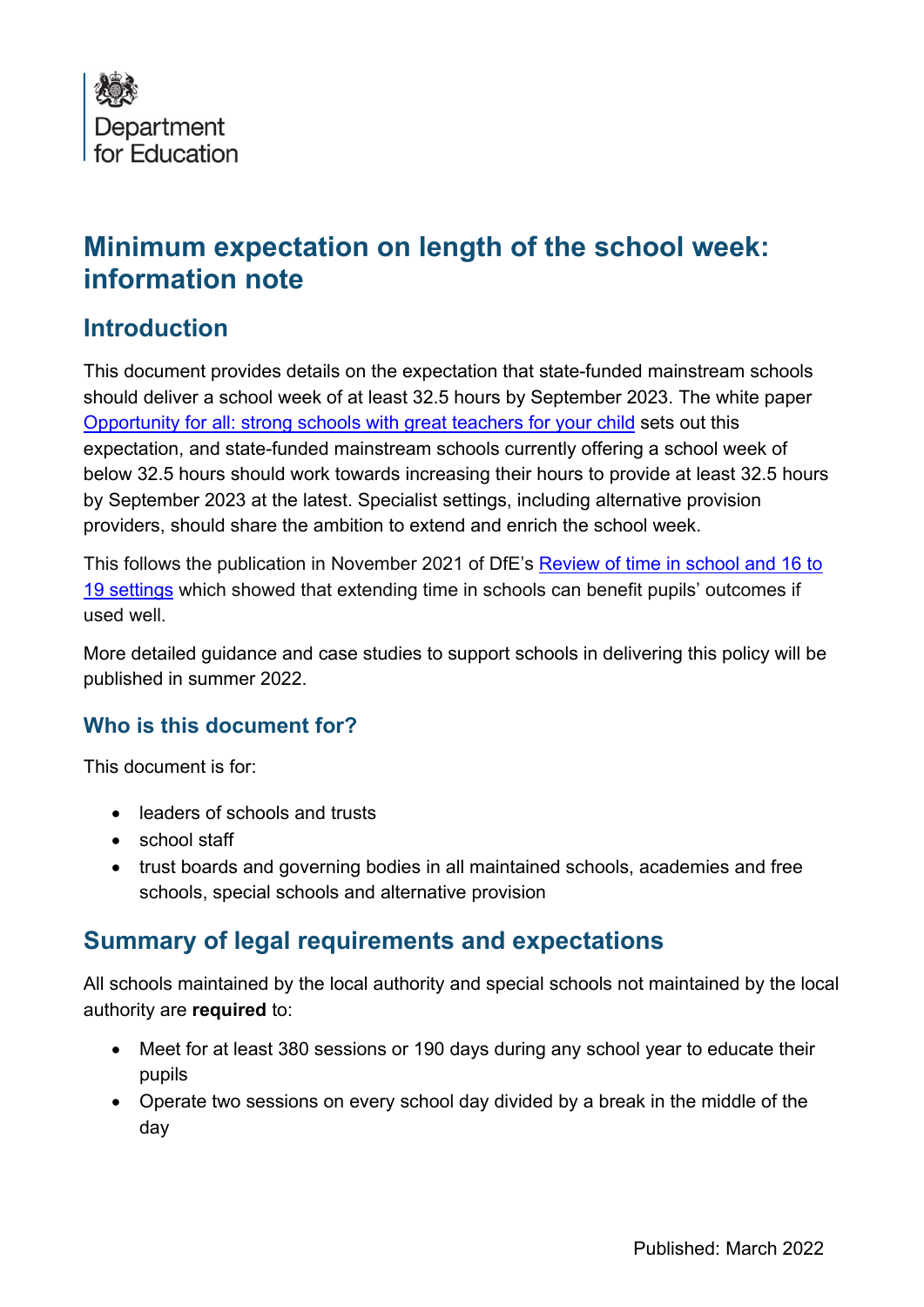From September 2022, all state-funded schools are **expected** to publish their opening times on their school website.

From spring 2023, all state-funded schools are **expected** to submit the length of their school week via the spring collection of the school census.

By September 2023 at the latest, all state-funded, mainstream schools will be **expected** to provide a compulsory school week of at least 32.5 hours.

## **Minimum expectations on length of school week**

### **Length of the school week**

The white paper [Opportunity for all: strong schools with great teachers for your child](https://www.gov.uk/government/publications/opportunity-for-all-strong-schools-with-great-teachers-for-your-child) sets an expectation that all state-funded mainstream schools will deliver a minimum length of school week of 32.5 hours as soon as they can, and from September 2023 at the latest. This will bring those schools that are under the current average up to the minimum expectation of 32.5 hours, which most schools already deliver.

The expectation does not apply to pupils in:

- early years and [1](#page-1-0)6-19 education<sup>1</sup> (including school sixth forms) as they do not have timetabled weeks for all students within the same setting
- specialist settings (special schools and alternative provision), due to the varying needs of their pupil cohorts and the particular operational challenges they may face

The 32.5 hour minimum expectation includes the time in each day from the official start of the school day (i.e. morning registration) to the official end to the compulsory school day (i.e. official home time). The 32.5 hour minimum includes breaks and lunch times as well as teaching time and any extra-curricular activities that all pupils are expected to attend. It does not include optional before or after school provision.

Most schools already deliver a 32.5 hour week, or offer a longer school week, within their existing budgets. Schools that need to increase their hours to meet the minimum expectation will therefore be expected to do so from within their existing budget. There should be no additional cost to parents or pupils.

We strongly encourage all schools to deliver a substantive high-quality morning and afternoon session in every school day. Where schools wish to finish earlier on specific days, for example to allow pupils to attend religious observances, we encourage these schools to offer longer hours on the remaining days so that they meet the minimum expectation over the course of the week.

<span id="page-1-0"></span><sup>&</sup>lt;sup>1</sup> Government has provided additional funding for time in 16-19 settings: 16 to 19 funding: Additional hours in [study programmes.](https://www.gov.uk/government/publications/16-to-19-funding-additional-hours-in-study-programmes/16-to-19-funding-additional-hours-in-study-programmes)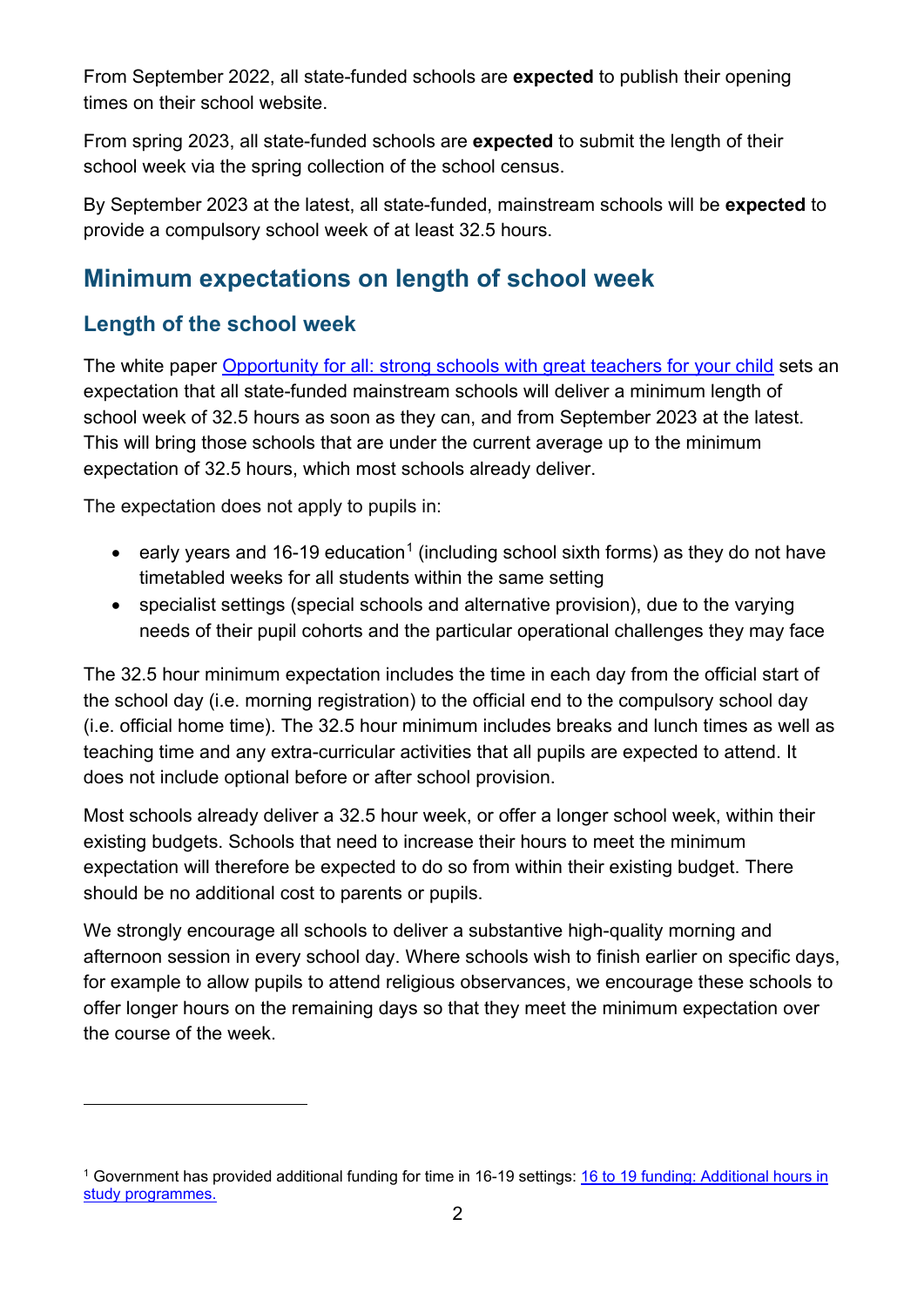When school and trust leaders are considering how to use additional time in their schools, this should be guided by their priorities for improvement and learning outcomes for pupils.

Schools should organise the school day and school week in the best interests of their pupils, to provide them with a full-time education suitable to their age, background and ability. They should ensure they are delivering a broad and balanced curriculum within the school week for all their pupils.

### **Specialist settings and pupils with SEND**

We do not think it is appropriate to set an expectation for a minimum school week in specialist settings, including special schools, pupil referral units and other forms of alternative provision, as they support a wide range of pupils with diverse needs. However, specialist settings should share an overall ambition to increase the length of the school week where it is beneficial for their pupils to do so.

When considering any increase in the length of their school week, leaders of special schools and alternative provision should assess what is most appropriate for the primary needs of their pupils and should take into account operational and financial considerations.

Special units and resourced provision within mainstream schools, and other provision for pupils with SEND in mainstream settings, should continue to follow the same length of school week as is set by the mainstream school.

We do not expect mainstream schools or special schools to propose changes to their pupils' education, health, and care plans, or to seek extra high needs funding from the relevant local authority, to enhance their hours of operation.

### **Ofsted**

The quality of education that schools provide is underpinned by a broad and balanced curriculum. Effective use of time is a crucial part of delivering this curriculum. Ofsted already look to see that schools are providing a broad and balanced curriculum for their pupils.

Where inspectors have concerns about the quality of education provided in a state-funded mainstream school, they will look at whether the minimum expectation on length of the school week is being met. Where the school is not meeting the minimum expectation, inspectors will want to understand how they have come to that decision, and what impact it has on the quality of education provided. Where it is clear that increasing the overall time pupils spend in school would improve the quality of education, inspectors may reflect this in the inspection report and will also want to understand the plans that are in place to meet the minimum expectation. When considering this, Ofsted will be mindful that some schools will be transitioning towards meeting the minimum expectation over the coming academic year, ahead of September 2023.